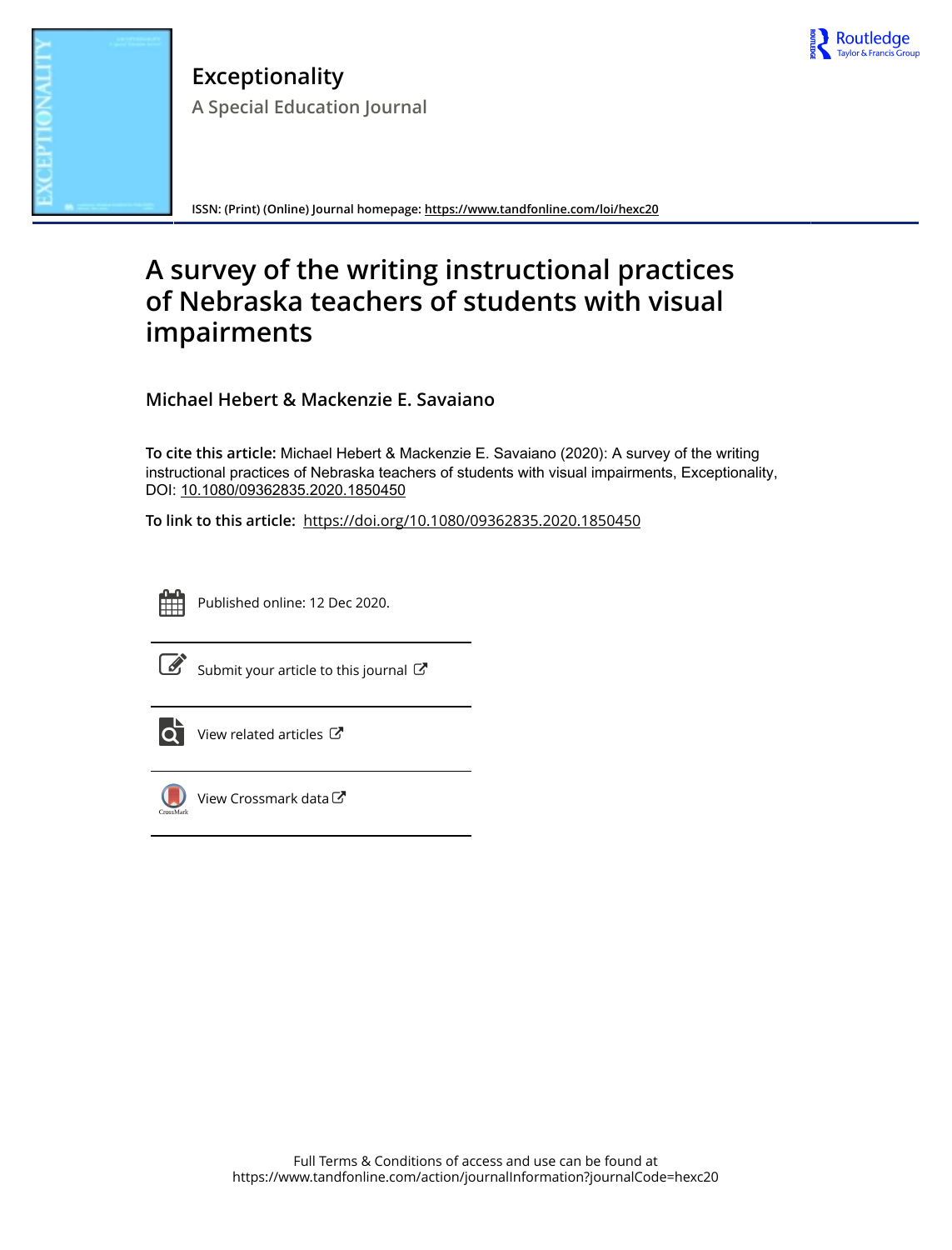

Check for updates

# **A survey of the writing instructional practices of Nebraska teachers of students with visual impairments**

Michael Heber[t](http://orcid.org/0000-0003-4235-1266) **and Mackenzie E. Savaian[o](http://orcid.org/0000-0002-5205-5818)** 

University of Nebraska

#### **ABSTRACT**

This paper describes a survey of teachers of students with visual impairments (TVIs) in Nebraska. Questions addressed their preparation to teach writing, writing practices, and beliefs about writing instruction. Twenty-four of 60 TVIs in Nebraska responded to the survey, and 19 answered all questions. Teachers were split on their preparation to teach writing (50% indicated receiving adequate training), but slightly to moderately agreed that they knew how to use writing to support their students' needs. The TVIs unanimously agreed that all writing purposes (e.g., for fun, to demonstrate knowledge, for daily living activities) are appropriate for students who are functionally blind, students who have low vision, and students with multiple disabilities or deaf-blindness. However, they were split on whether writing instruction was their responsibility (47.8% agreed, 52.2% disagreed) and varied in the use of writing practices across different groups of students (e.g., 74% of TVIs felt writing to inform was appropriate for students who are functionally blind, whereas only 42% and 11% felt this was appropriate for students with low vision and multiple-disabilities, respectively). The implications of this study are limited due to the small number of participants, but the results represent 40% of the total number of Nebraska TVIs.

<span id="page-1-4"></span><span id="page-1-3"></span><span id="page-1-0"></span>While there is some data on effective writing instruction and assessment (e.g., Graham et al., [2011;](#page-16-0) Graham & Perin, [2007](#page-16-1)), as well as data on the writing knowledge and practices of general education teachers in grades K-12 (Brindle et al., [2015;](#page-16-2) Gillespie et al., [2014](#page-16-3); Graham et al., [2014](#page-16-4); Kiuhara et al., [2009](#page-16-5)), little is known about the writing instruction provided to students with VI. The writing needs of students with VI are expected to be different than their peers without VI. In particular, there are differences in how students with VI participate in the writing process (e.g., writing mode, use of optical and non-optical devices) and how instruction is provided (e.g., access and accommodations). Despite these differences, researchers suggest that students with VI be held to the same literacy expectations as their sighted peers, because the fundamental literacy skills are not different (Savaiano & Hebert, [2019;](#page-16-6) Clark & Stoner, [2008](#page-16-7); Edmonds & Pring, [2006](#page-16-8); Gompel et al., [2004\)](#page-16-9). Given that expectation, it is possible that many evidence-based practices for writing may benefit this population with appropriate adaptations and accommodations.

<span id="page-1-5"></span><span id="page-1-2"></span><span id="page-1-1"></span>In this paper, we present the results of a survey of teachers of students with visual impairments (TVIs) that was designed to examine factors related to writing instruction for students with VI. Most prior research on the writing of students with VI focuses on braille users (e.g., Erin & Wright, [2011](#page-16-10)). However, students with VI not using braille are likely to have different writing needs than both students who use braille and their sighted peers. Thus, our survey was designed with questions about the use of a variety of writing tools with different subgroups of students with VI (i.e., students who are functionally blind, have low-vision, or have multiple disabilities).

**CONTACT** Michael Hebert **C** michael.hebert@unl.edu **Department of Special Education and Communication Disorders,** University of Nebraska-Lincoln, P.O. Box 830738, 318Q Barkley Memorial Center, Lincoln, NE 68583-0738. © 2020 Taylor & Francis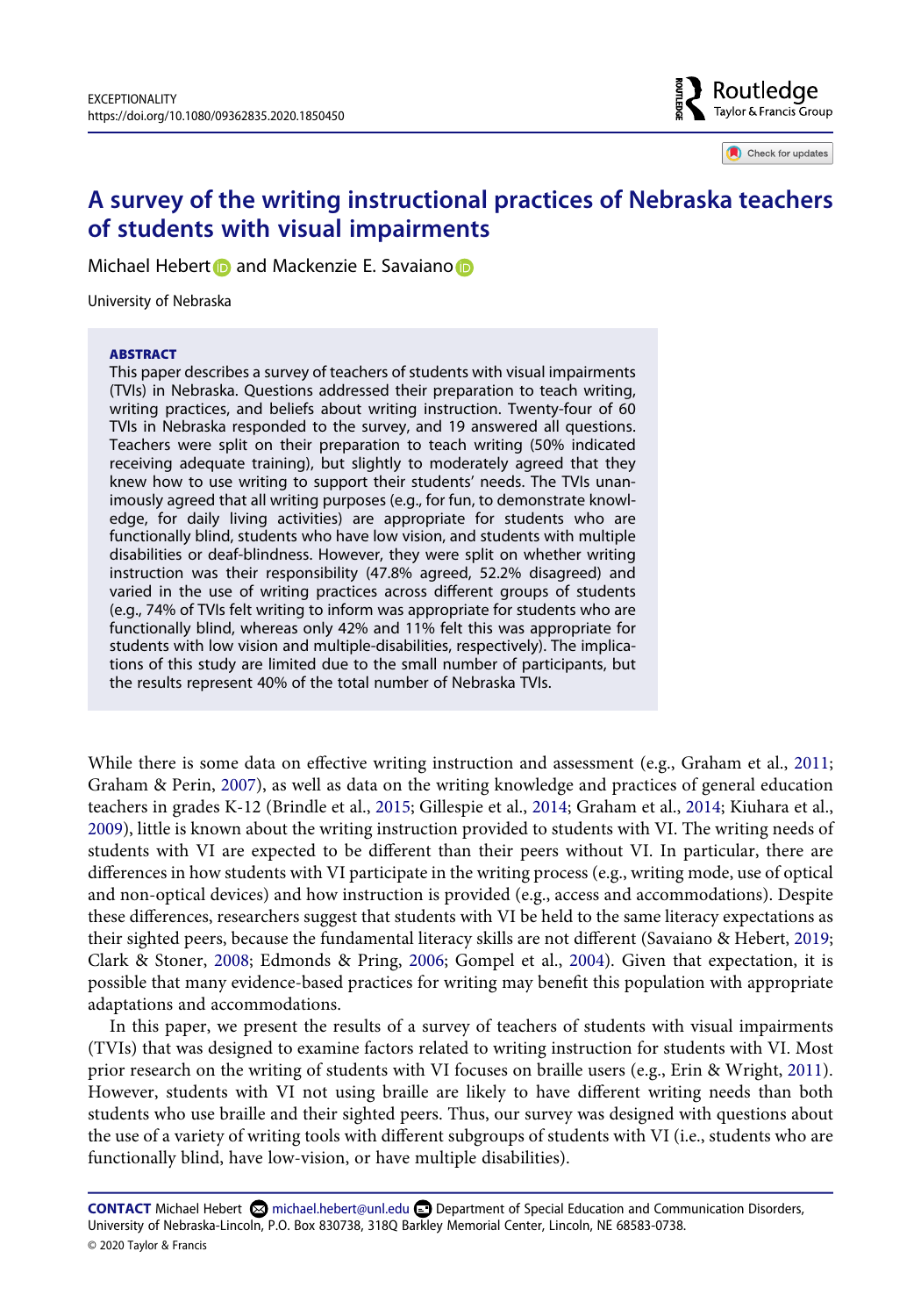#### 2  $\left(\bigstar\right)$  M. A. HEBERT AND M. E. SAVAIANO

<span id="page-2-1"></span>A lot of work needs to be done to understand the writing of students with VI, and it is especially important to understand the context around how writing instruction is provided to these students. The low-incidence of students with VI has often resulted in misunderstandings and low expectations, because general education teachers lack experience with these students (Ferrell et al., [2014](#page-16-11)). However, a recent study examined the writing of students with VI across visual categories and writing modes, including students with multiple disabilities (Savaiano & Hebert, [2019\)](#page-16-6). Although this study found that students with VI could perform in the average range compared to the normative population, the sample was small and only included students who were willing to participate in a writing study, which may have biased the results toward students with stronger writing skills.

Misunderstandings about writing skills of the VI student population could also potentially be clarified through collaborations between TVIs and general education teachers. However, the nature of these collaborations is unknown and may lead to confusion or differing beliefs about which teacher (i.e., TVI or general educator) is primarily responsible for literacy instruction if state policy is unclear (Blankenship, [2008;](#page-16-12) Holbrook, [2008](#page-16-13)). Therefore, it is also important to understand how TVIs currently collaborate or consult with general education teachers on writing for students with VI.

<span id="page-2-0"></span>Finally, instructional context may impact the writing instruction provided by TVIs. Given the variability in employment contexts and survey delivery models across states, the survey for this manuscript focused on TVIs in Nebraska. The authors felt this survey might help them understand how to support TVIs in Nebraska, which has a less-centralized and more autonomous service delivery model than some other states. The survey was also expected to act as pilot data for a national survey.

#### *Factors likely to impact writing*

Based on previous research, three factors are likely to impact writing achievement and academic outcomes for students: 1) *preparation to teach writing*, 2) *teacher writing practices*, and 3) *beliefs about writing instruction* (e.g., Brindle et al., [2015](#page-16-2); Gillespie et al., [2014;](#page-16-3) Graham et al., [2014](#page-16-4); Kiuhara et al., [2009](#page-16-5)). These factors have been shown to have associations with writing practices across grade levels, student risk for writing disability, and types of writing practices examined (e.g., evidence-based writing practices, adaptations).

#### *Preparation to teach writing*

Many states, including Nebraska, require initial teacher certification prior to the addition of a VI endorsement. An assumption may be that TVIs obtain expertise in teaching writing during their initial teacher certification program because, in general, TVI preparation programs do not include courses on how to teach writing outside of the use of braille. Even when TVI programs leading to initial licensure do include coursework in teaching literacy skills it is unlikely that writing is sufficiently covered. Surveys of elementary, middle, and high school teachers indicate that teachers do not feel well-prepared to teach writing (Brindle et al., [2015](#page-16-2); Graham et al., [2014;](#page-16-4) Kiuhara et al., [2009\)](#page-16-5).

#### *Teacher writing practices*

Preparation to teach writing has been shown to impact teacher writing practices. These practices include the quantity of writing instruction in elementary school classrooms (Brindle et al., [2015](#page-16-2)), evidence-based practices used to teach writing in middle school (Graham et al., [2014\)](#page-16-4), how writing is used to support learning in high school (Gillespie et al., [2014\)](#page-16-3), and the adaptations teachers make in high school (Graham et al., [2014](#page-16-4)). Because this is true of general education teachers, we would expect that the practices of TVIs are similarly impacted by lack of preparation to teach writing.

<span id="page-2-2"></span>This is important because teacher writing practices have been shown to impact writing achievement and academic outcomes for students. Meta-analyses of writing have demonstrated evidence that specific writing practices are related to improved student outcomes (e.g., Graham et al., [2011;](#page-16-0) Graham & Perin, [2007;](#page-16-1) Rogers & Graham, [2008\)](#page-16-14), and evidence that writing practices are associated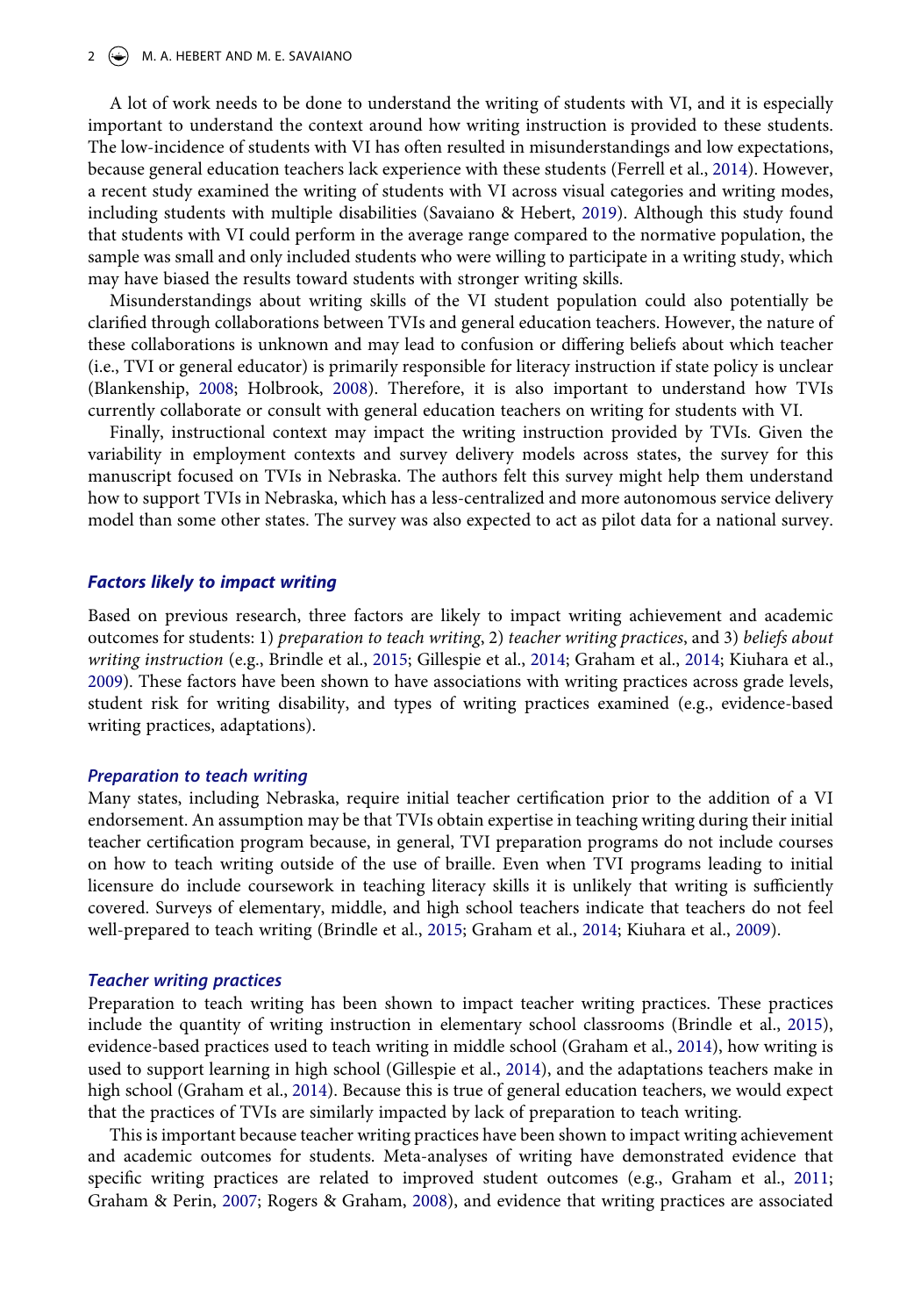<span id="page-3-0"></span>with improved reading and academic outcomes (Graham & Hebert, [2011;](#page-16-15) Bangert-Drowns et al., [2004](#page-16-16)).

# *Beliefs about writing instruction*

Survey data suggest teachers' beliefs about the effectiveness of writing practices for students with disabilities predicted their use of those practices (Gillespie et al., [2014](#page-16-3)). Teachers' beliefs about the importance of writing also predicted their use of evidence-based writing practices (Graham et al., [2014\)](#page-16-4). And teachers' self-efficacy predicted writing practices used (Brindle et al., [2015;](#page-16-2) Graham et al., [2014](#page-16-4)), as well as adaptations and accommodations made for students with disabilities (Graham et al., [2014\)](#page-16-4).

<span id="page-3-1"></span>Similarly, beliefs and expectations about writing and students with VI are expected to vary based on TVIs' preparation, their experience teaching writing, and even beliefs about who is responsible for teaching writing to students with VI. TVIs typically receive preparation in teaching the expanded core curriculum (ECC), which include nine areas of instruction necessary for success in school and life for students with VI, including career education, compensatory access, sensory efficiency, assistive technology, orientation and mobility, social interaction, self-determination, recreation and leisure, and independent living (Hatlen, [1996](#page-16-17)). Based on this preparation, there are differing opinions about the role of the TVI in literacy instruction. One perspective is that TVIs do not have the training necessary to teach reading and writing (Blankenship, [2008](#page-16-12)). Another perspective is that TVIs are the only people with the requisite knowledge of VI and should be primarily responsible for literacy instruction (Holbrook, [2008\)](#page-16-13). In the area of writing, specifically, these perspectives may extend to whether TVIs view their role as providing instruction or support for writing mechanics (e.g., brailling, handwriting), writing processes (e.g., planning, revising), or specific writing tasks (e.g., persuasive writing, writing descriptions). Ultimately, the perspective of the individual TVI may guide their involvement in writing instruction.

<span id="page-3-2"></span>An additional factor that may impact beliefs and expectations for writing is the presence of additional disabilities in students with VI. Around 65% of children born with VI have additional disabilities (Hatton et al., [2013\)](#page-16-18). While many TVIs serve children with multiple disabilities, they are not always prepared to use academic, social, and behavioral interventions specific to other disability areas.

# *Previous research on writing for students with visual impairments*

The Alphabetic Braille and Contracted (ABC) Braille Study examined the writing samples of 29 students with VI (Erin & Wright, [2011\)](#page-16-10). However, they did not explore instructional practices or who was providing instruction in writing and only focused on braille writing. A more recent study examining the writing of students with VI included students with multiple disabilities, and examined students who used a variety of writing modes, including braille, pencil/paper, and computer (Savaiano & Hebert, [2019\)](#page-16-6). However, that study also did not examine the writing instructional practices of TVI or general education teachers.

<span id="page-3-3"></span>Data from the Wave 3 Teacher Questionnaire of the Special Education Elementary Longitudinal Study (SEELS), might shed the most light on how teachers are using writing practices with students with VI. In the study, 55% of students with VI completed writing assignments "Often" compared to 72% of students without disabilities, and 20% of students with VI completed writing assignments "Never" or "Rarely" compared to 1% of students without disabilities (Marder, [2009](#page-16-19)). While we do not know the reason for these differences, or the higher percentage of non-writers, it appears there is substantial heterogeneity in the writing skills of this population and the writing opportunities provided to this population.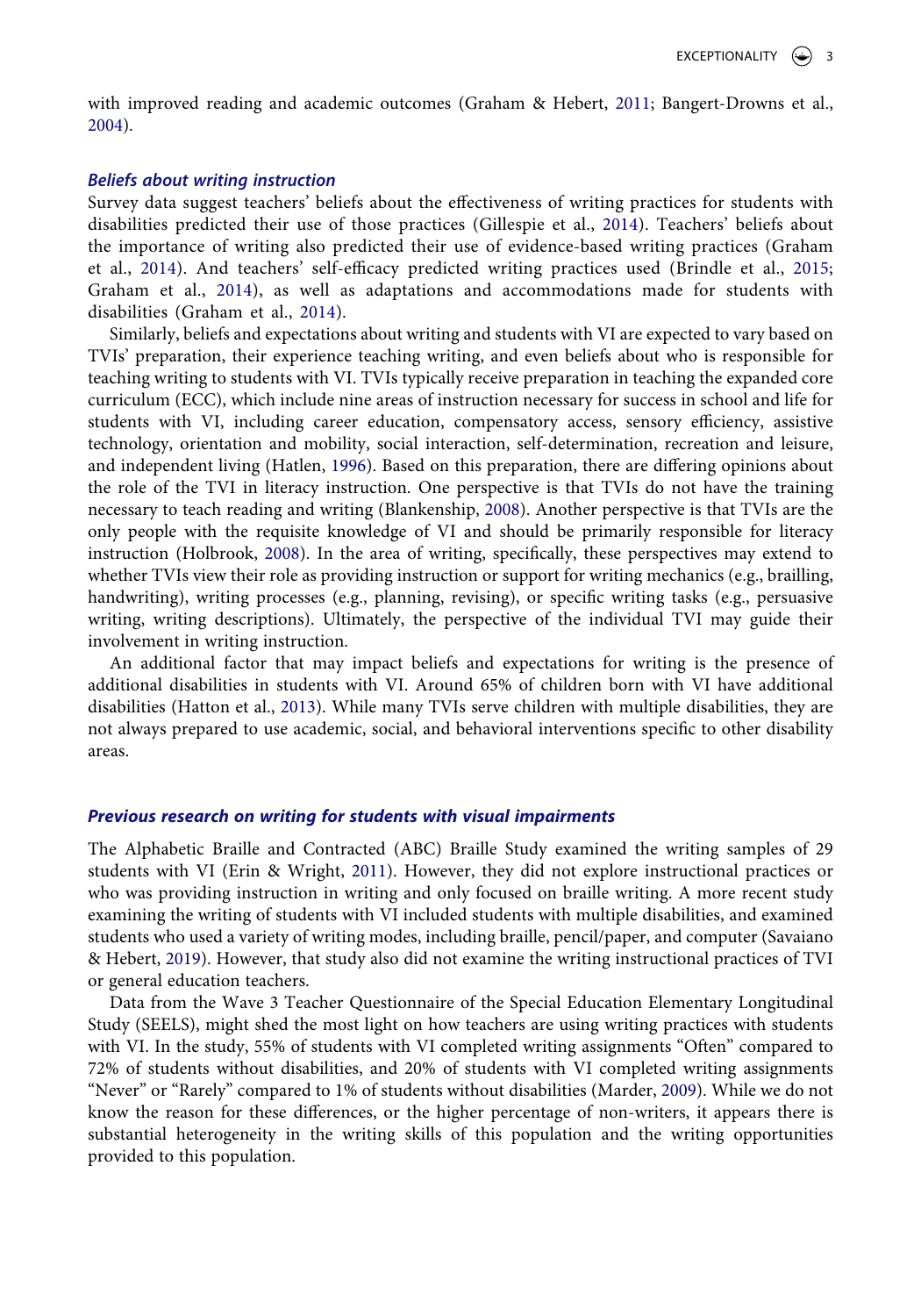# *Purpose and research questions*

The purpose of this study was to survey TVIs in Nebraska to examine their preparation, beliefs and attitudes, and practices related to writing instruction. To extend previous work on writing for students with VI, we included questions to examine students falling into three VI categories: functionally blind (FB), low vision (LV), and students with multiple disabilities or deaf-blindness (MD/DB). We did not specifically define these terms for respondents because they are commonly used terms within the field, but we define them here for readers who might be less familiar with this field. Functionally blind refers to students who do not use vision to accomplish tasks. Typically, these are student with light perception or no light perception. Low vision refers to students who use their vision to accomplish tasks, though they might require magnification or assistive devices. Students with multiple disabilities or deafblindness could be functionally blind or have low vision, but the defining characteristic was the presence of additional disabilities.

Our specific research questions were:

- (1) Do TVIs believe writing instruction is their responsibility and are they prepared to teach writing?
- (2) What are TVIs' beliefs about the appropriateness of various writing purposes, modes, and activities for each student group?
- (3) Which specific practices have the TVIs used in the past year with each student group?
- (4) Are the number of writing practices used by TVIs related to their belief about whether writing is their responsibility, when controlling for students on their caseload in each group?

# **Methods**

<span id="page-4-0"></span>At the time of the study, there were 60 teachers of students with visual impairments (TVIs) working in Nebraska, according to the directory kept by the Nebraska Center for the Education of Children who are Blind or Visually Impaired. Due to the low numbers, we elected to survey the entire population. We sent an e-mail through the survey website to all TVIs in the state, which included a personalized but anonymous link to complete the survey. This link ensured that participants could not complete the survey more than once. A power analysis suggested that even with less conservative estimates, a sample size of 37 respondents (62% of the population) would be required to make inferences with a 10% margin of error using the finite population correction (Dillman et al., [2014](#page-16-20)). Based on previous survey research examining writing instruction (e.g., Brindle et al., [2015;](#page-16-2) Graham et al., [2014](#page-16-4)), a return rate this large would be unusual. However, the population is finite and describing even a small portion of the population might be useful for understanding these TVIs' preparation to teach writing, writing practices, and beliefs about writing instruction.

# *Survey instrument*

The authors created the survey using Qualtrics (Qualtrics, Provo, UT), an online survey tool. Qualtrics is compatible with any operating system or device (e.g., tablet). Qualtrics also allowed the authors to create survey sections (i.e., demographics, preparation to teach writing, TVI writing practices, and beliefs about writing instruction) and to require forced responses. We modeled the sections after previous surveys of teacher writing practices (e.g., Brindle et al., [2015;](#page-16-2) Gillespie et al., [2014;](#page-16-3) Graham et al., [2014;](#page-16-4) Kiuhara et al., [2009\)](#page-16-5).

# *Demographics*

The first section of the survey included questions about teacher demographics. There were 16 items, including questions about gender, ethnicity, educational level, total number of years of experience teaching, total number of years teaching students with visual impairments, and all endorsement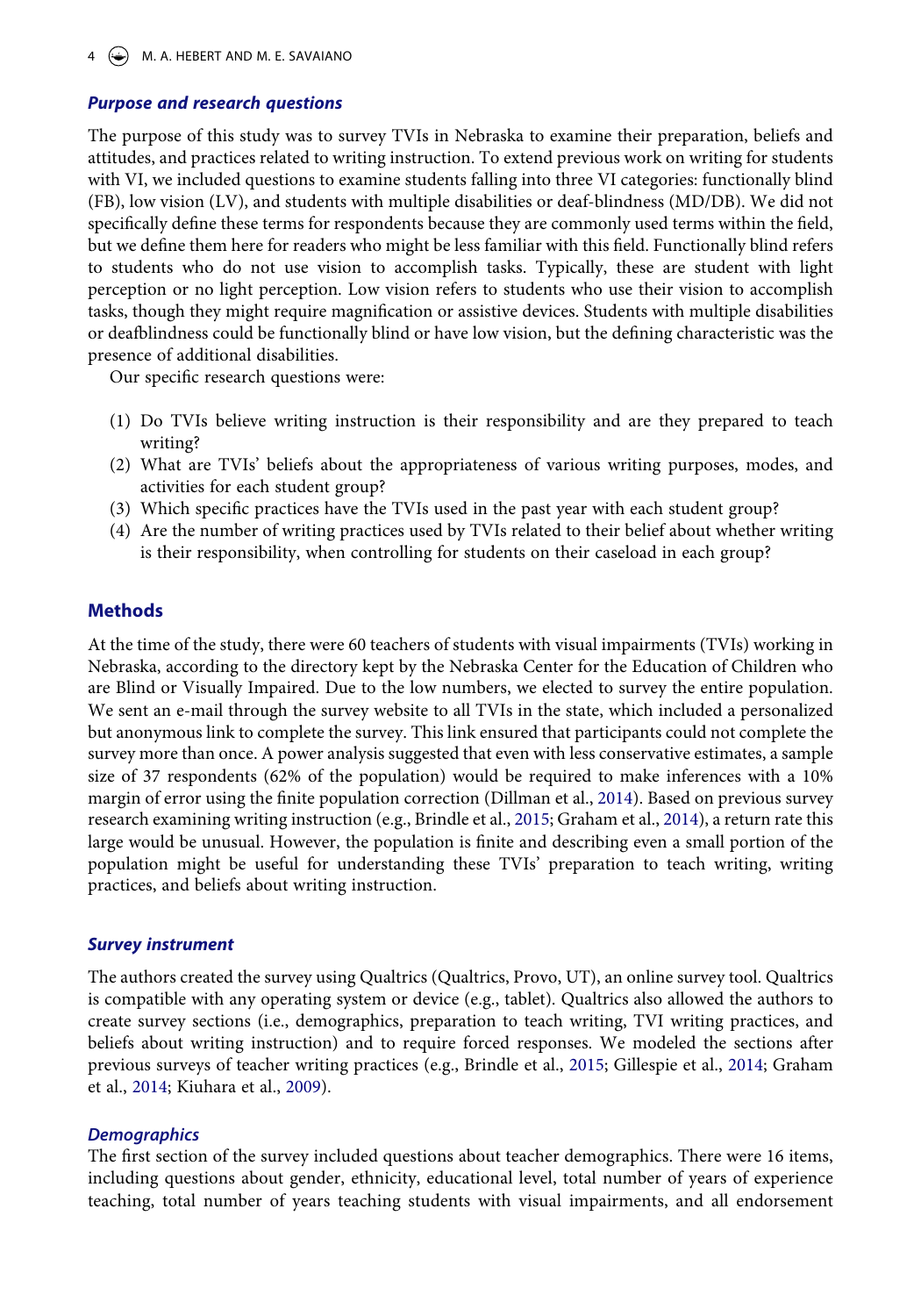areas held (i.e., Elementary, Secondary, Special education K-6, Special education 7–12, VIprovisional, VI-full, Other). Questions about employment asked for information about their current position, including whether they were employed by district/educational service unit full-time, employed by district/educational service unit part-time, or a private provider (i.e., self-employed TVIs who contract independently with schools or districts to provide services). The employment section also included questions about the context for service delivery (i.e., one school, multiple schools in one district, multiple schools in multiple districts), total number of students with visual impairment on their caseload, number of students with multiple disabilities or deaf-blindness (MD/ DB) on their caseload, and verification status of students on their caseload (i.e., blind, legally blind, partially sighted). This section also included questions about the number of minutes per week, on average, teachers spent driving, providing direct service to students, and providing consultation services.

# *Responsibility and preparedness*

In the next section of the survey, teachers reported their preparedness to teach writing during and after college. For each source of preparation, teachers indicated if they received no, minimal, adequate, or extensive preparation. Teachers who received preparation during college indicated the number of courses they took with a focus on using writing to support students' learning of classroom materials. Teachers further indicated whether they had received training from the National Writing Project and rated their effectiveness as a writer on a six-point scale. Teachers also indicated whether they believed reading instruction and writing instruction (other than braille) were part of their job responsibilities; response choices included definitely yes, probably yes, might or might not, probably not, definitely not.

# *Beliefs, attitudes, and self-efficacy*

In a third section, teachers reported their beliefs about writing by indicating the extent to which they agreed or disagreed with each of 23 statements based on a six-point Likert-type scale (strongly disagree to strongly agree). Three statements related to the impact of instructional time on their use of writing practices, three required teachers to make judgments about their students' skills and attitudes toward writing, and eight required them to make judgments about whether writing was effective for learning classroom material and specifically effective for students in each VI group. They then responded to three statements about whether they believed they had the expertise and resources to use writing practices with their students, two about whether their students' writing provided an accurate representation of their knowledge and ability, and three addressing their collaboration with the classroom teacher. TVIs also indicated whether they were good writers themselves.

# *Writing practices*

<span id="page-5-0"></span>In the fourth section, TVIs reported on their writing practices. For this section, the authors considered TVIs might teach different writing skills based on whether their students were FB, had LV, or had MD/DB. Therefore, this section began with questions about whether specific modes of writing (e.g., pencil/paper, braille) were appropriate (yes/no) for each group of students. Next, TVIs reported on whether specific purposes for writing were appropriate (yes/no) for each group of students (e.g., for fun, to demonstrate knowledge, for daily living activities). Finally, the TVIs reported on whether they used 31 different writing activities with their students. The writing activities were chosen from several meta-analyses of writing instruction (Graham & Hebert, [2011;](#page-16-15) Graham & Perin, [2007\)](#page-16-1), surveys of teachers' writing practices (e.g., Kiuhara et al., [2009](#page-16-5)), and articles or chapters on content area writing (e.g., Klein & Kirkpatrick, [2010](#page-16-21)). Activities were selected based on ubiquity and potential accessibility across student groups (i.e., FB, LV, and MD/DB). However, due to the dearth of literature on writing in the VI population, it was uncertain whether there might be additional writing activities for this population, and specifically students with MD/DB, that we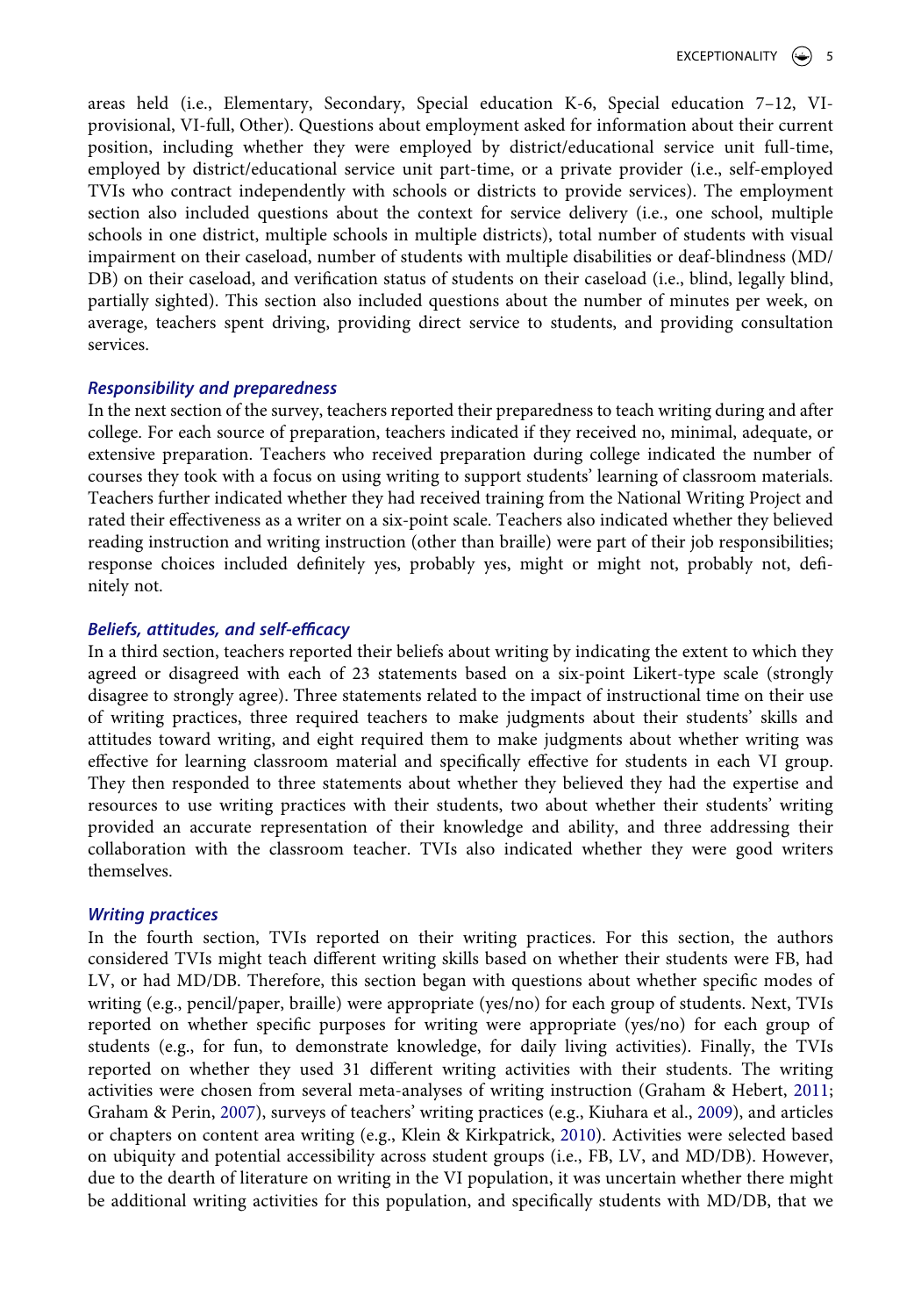may have inadvertently omitted. Given the variety in their caseloads, it would have been difficult to determine how often they conducted these activities. Therefore, they simply indicated "yes" if they completed the activity during the past school year with any student in each category (i.e., FB, LV, MD/DB), or "no" if they did not. TVIs also had the opportunity to answer three open-ended questions to explain their responses.

## *Procedures*

The authors set up Qualtrics to send the first e-mail at the beginning of May. The e-mail included information about the purpose of the survey, an estimate of the time it would take to complete (20–25 minutes), and an incentive (people who completed the survey received a 5 USD e-gift card). A link brought participants to the first page of the survey, which asked for informed consent. Following consent, participants immediately started the first survey section (demographics). If they did not provide consent, they were thanked for their time.

Two follow-up e-mails were sent to initial non-responders to the survey. The first follow-up e-mail was sent two weeks after the initial e-mail, and the second was sent four weeks after the initial e-mail. Qualtrics automatically collected the data within the database.

#### *Data analysis*

The authors downloaded survey results from Qualtrics into a.csv file that could be opened in Excel for the analysis of descriptive statistics. We aggregated the data by category and computed means and standard deviations, provided ranges, and/or provided counts, as deemed appropriate for specific variables.

<span id="page-6-0"></span>We examined the reliability of sections of the survey using the omega function from the (psych) package in R which uses estimators suggested by Revelle and Zinbarg [\(2009](#page-16-22)). Dunn et al. [\(2014\)](#page-16-23) suggest that omega makes fewer assumptions than alpha and makes inflation and attenuation less likely. We calculated omega for all scaled items including, beliefs about their job ( $\omega = .83$ ), beliefs about the effectiveness of writing ( $\omega = .97$ ), attitudes about writing ( $\omega = .83$ ), and self-efficacy ( $\omega = .84$ ). However, we did not calculate omega for the section on writing practices used by TVIs because teachers were asked whether or not they used the practices within the current year.

Next, we conducted *t-tests* to determine whether TVIs believed specific writing modes were appropriate or not appropriate for specific groups of students. For these analyses, we conducted comparisons across groups, as all of the TVIs could respond to these questions, regardless of the students on their caseload. We then conducted *t-tests* to examine whether the TVIs actually worked with students in the different groups using specific writing modes during the past school year. In this case, we did not compare across groups, because each TVI had different numbers of students in each group on their caseload, and some TVIs had no students in a particular group. In other words, the results may have been dependent on the number of students from each group on a TVI's caseload. Therefore, we only compared TVIs answers within the student groups to determine whether the percentages reported for the writing modes within each group were statistically different. For all *t-tests*, we made only an orthogonal number of comparisons (e.g., 2 comparisons across 3 groups).

<span id="page-6-1"></span>Finally, we conducted Ordinary Least Squares regression analyses using STATA/IC 15 (StataCorp, [2017](#page-16-24)). Although the sample was small, we wanted to determine whether any of the variance in the number of writing practices used by TVIs with different groups of students could be predicted by the number of students on their caseload and the TVIs' opinions about whether writing instruction was the responsibility of the TVI. To create the total number of practices variable, we simply added all of the practices TVIs reported using for each category of students. Before reporting the models, we examined the assumptions of OLS regression primarily using residual plots. The assumptions tested included linearity (using scatterplots and acprplots), normality (using k-density plots, *P*-P plots, and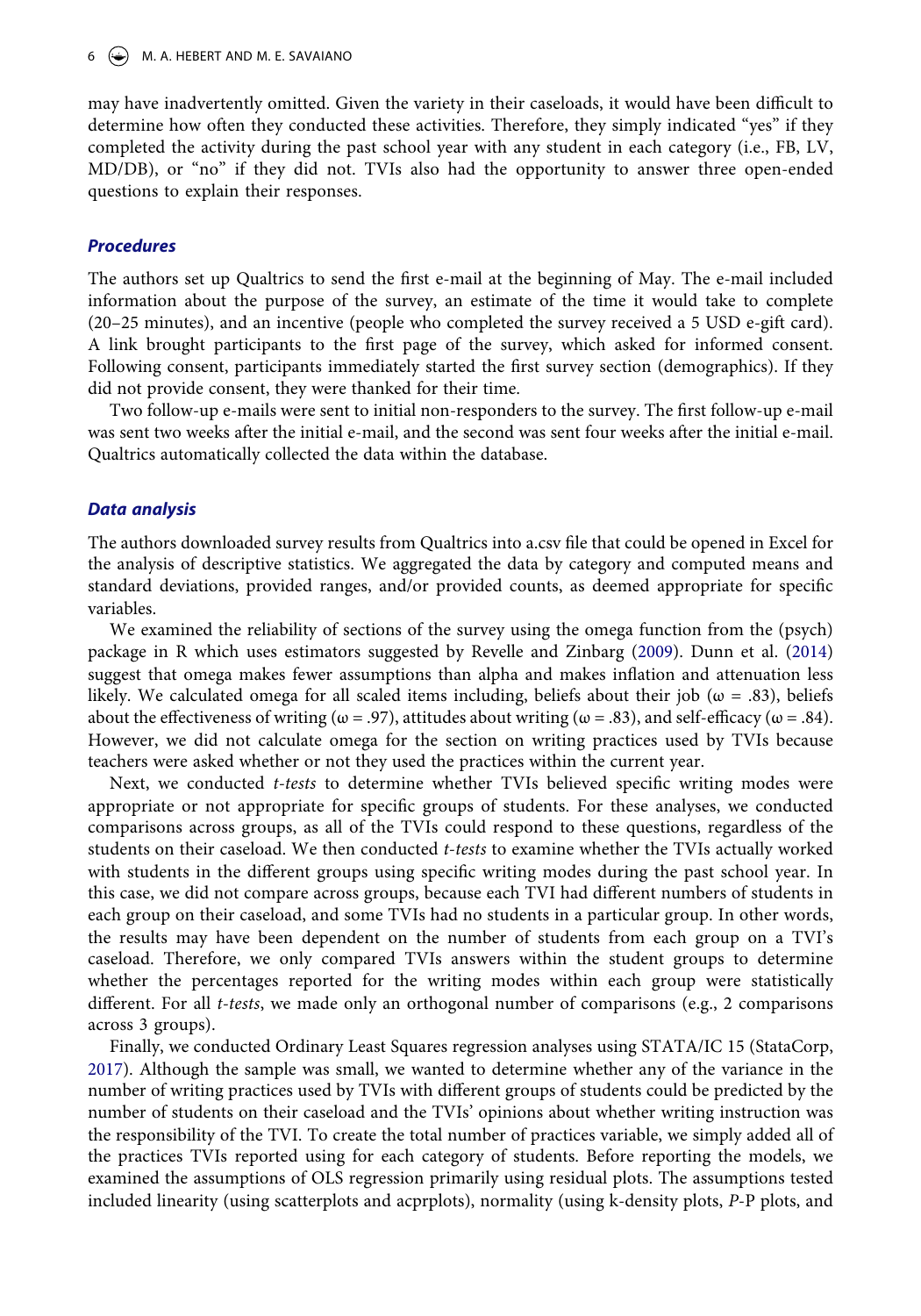Q-P plots), homogeneity of the error variance (using residual versus fitted plots, Cameron & Trivedi's decomposition of IM-test, and Breusch-Pagan test for heteroskedasticity), multi-collinearity (using the variance inflation factor), and model specification using specification link tests and a regression specification error test for omitted variables. Although there were a relatively small number of data points, all three models met the regression assumptions. The residuals appeared linear and normal, and the heterogeneity tests failed to reject the assumption of homogeneity. The variance inflations factors were under 10 for all models, indicating no problems with multi-collinearity, and the results of model specification tests did not indicate the presence of missing variables.

# **Results**

Thirty-two of 60 TVIs (53%) opened the survey. Twenty-four (40%) answered demographics, employment and preparation questions. Nineteen (32%) completed the entire survey. [Table 1](#page-7-0) includes demographic information about survey respondents, including gender, ethnicity, highest education level, teaching endorsements held, and teaching experience. [Table 2](#page-8-0) indicates the employment context

<span id="page-7-0"></span>

| Table 1. Participant demographics.      |                |      |
|-----------------------------------------|----------------|------|
| Variable                                | n              | $\%$ |
| Gender                                  |                |      |
| Male                                    | 3              | 12.5 |
| Female                                  | 21             | 87.5 |
| Ethnicity                               |                |      |
| White                                   | 23             | 95.8 |
| Other                                   | 1              | 4.2  |
| <b>Highest Education Level</b>          |                |      |
| Bachelor's +                            | 6              | 25.0 |
| Master's                                | 8              | 33.3 |
| Master's $+$                            | 10             | 41.7 |
| Endorsements Other than VI <sup>1</sup> |                |      |
| Elementary K-6                          | 14             |      |
| Secondary 7-12                          | $\overline{2}$ |      |
| Special Education K-6                   | 12             |      |
| Special Education 7-12                  | 8              |      |
| Early Childhood                         | 1              |      |
| Early Childhood Special Education       | $\overline{2}$ |      |
| VI Endorsement                          |                |      |
| Full                                    | 20             | 83.3 |
| Provisional                             | 4              | 16.7 |
| <b>Work Status</b>                      |                |      |
| <b>Full Time</b>                        | 19             | 79.2 |
| Part Time                               | 5              | 20.8 |
| Private Provider                        | 1              | 4.2  |
| <b>Work Context</b>                     |                |      |
| One School                              | 3              | 12.5 |
| Multiple Schools in One District        | 13             | 54.2 |
| Multiple Schools in Multiple Districts  | 8              | 33.3 |
| Number of Years Teaching VI             |                |      |
| $1 - 5$                                 | 13             | 54.2 |
| $6 - 10$                                | 4              | 16.7 |
| $11 - 15$                               | $\overline{2}$ | 8.3  |
| $16 - 20$                               | 4              | 16.7 |
| More than 20                            | 1              | 4.2  |
| Number of Years Teaching Other than VI  |                |      |
| $1 - 5$                                 | 11             | 45.8 |
| $6 - 10$                                | $\overline{2}$ | 8.3  |
| $11 - 15$                               | 5              | 20.8 |
| $16 - 20$                               | 3              | 12.5 |
| More than 20                            | $\overline{3}$ | 12.5 |

*Note:*  $VI = Visual$  *Impairment.* 

<sup>1</sup>Respondents were able to select more than one option.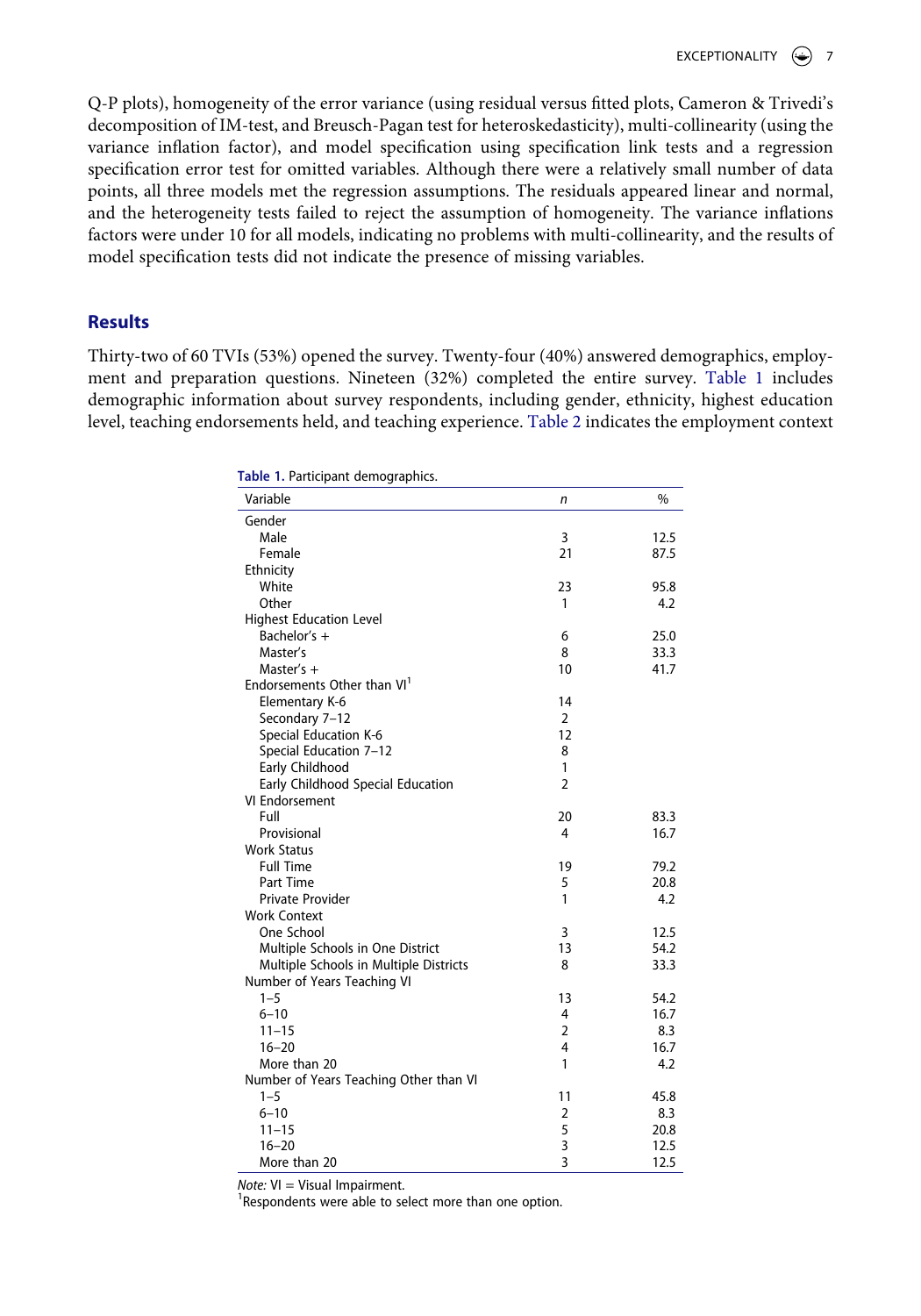|                                |         | Residential School Teachers ( $n=2$ ) | All Other Teachers $(n=22)$ |          | Range (All Teachers) |      |
|--------------------------------|---------|---------------------------------------|-----------------------------|----------|----------------------|------|
| Variable                       | М       | (SD)                                  | M                           | (SD)     | min                  | max  |
| Number of Students on Caseload |         |                                       |                             |          |                      |      |
| <b>Blind</b>                   | 9.50    | (2.12)                                | 1.77                        | (2.22)   | 0                    | 11   |
| Legally Blind                  | 2.50    | (3.54)                                | 6.05                        | (4.65)   | 0                    | 16   |
| Partial Sight                  | 3.00    | (0.00)                                | 11.91                       | (8.48)   | 0                    | 31   |
| <b>Multiple Disabilities</b>   | 15.00   | (1.41)                                | 9.18                        | (7.39)   |                      | 25   |
| Total                          | 15.00   | (1.41)                                | 20.55                       | (12.76)  | 2                    | 47   |
| Work Apportionment             |         |                                       |                             |          |                      |      |
| <b>Driving Minutes</b>         | 0.00    | (0.00)                                | 295.68                      | (251.79) | 0                    | 900  |
| <b>Instructional Minutes</b>   | 1665.00 | (190.92)                              | 645.59                      | (470.72) | 9                    | 1800 |
| <b>Consulting Minutes</b>      | 300.00  | (424.26)                              | 246.59                      | (308.82) | 0                    | 1200 |

<span id="page-8-0"></span>

| Table 2. Employment context for TVIs in the sample. |  |  |  |  |  |  |  |  |  |  |  |
|-----------------------------------------------------|--|--|--|--|--|--|--|--|--|--|--|
|-----------------------------------------------------|--|--|--|--|--|--|--|--|--|--|--|

for the TVIs, including the average number of students on their caseload and work apportionment. Most respondents indicated they work full time as a TVI (*n*= 18, 75%), while five indicated working as TVIs part time (20.8%), and one indicated working as a private provider in schools (4.2%). The majority of TVIs worked in multiple schools, either in a single district (*n*= 13) or across multiple districts (*n*= 8), whereas fewer TVIs indicated working in a single school (*n*= 3; two of which worked at a residential school). Because the TVIs who worked in a residential setting worked in a qualitatively different context and may have worked with a qualitatively different population, we separated their contextual data in [Table 2.](#page-8-0)

# *Responsibility and preparedness*

Of the TVIs who answered the question of whether reading instruction (other than braille instruction) was one of their job responsibilities, 11 responded definitely yes (*n*= 5) or probably yes (*n*= 6), while 12 responded definitely not ( $n = 6$ ) or probably not ( $n = 6$ ), and one responded that it might or might not. Slightly fewer indicated writing instruction (other than braille instruction) was part of their job responsibilities, with 10 responding definitely yes (*n*= 4) or probably yes (*n*= 6), while 12 responded definitely not  $(n=7)$  or probably not  $(n=4)$ , and two responded that it might or might not.

There was a similar split in responses on their preparedness to teach writing, as 12 TVIs reported receiving minimal or no training, and 12 reported receiving adequate training. Ten reported receiving adequate to extensive training during in-service and 15 indicated undertaking their own preparation. One TVI indicated participating in the National Writing Project.

#### *Beliefs, attitudes, and self-efficacy*

The purpose of these questions was to determine whether TVIs deemed specific modes or purposes to be appropriate or inappropriate for groups of students with VI, as this might impact how TVIs prepare for writing instruction, or the types of writing they employ with students.

#### *Beliefs about writing purposes*

The TVIs unanimously agreed that all writing purposes are appropriate for all student groups included on the survey (i.e., students who are FB, have LV, or have MD/DB). There was no variation in this variable for any of the categories. This indicates that TVIs feel it is appropriate to have students write for any purpose.

#### *Beliefs about writing modes*

There was variability in TVIs' beliefs about the appropriateness of some writing modes for students in different groups (i.e., FB, LV, or MD/DB). The results across writing modes and VI classification are presented in [Table 3.](#page-9-0) After examining the means, we tested for statistically significant differences in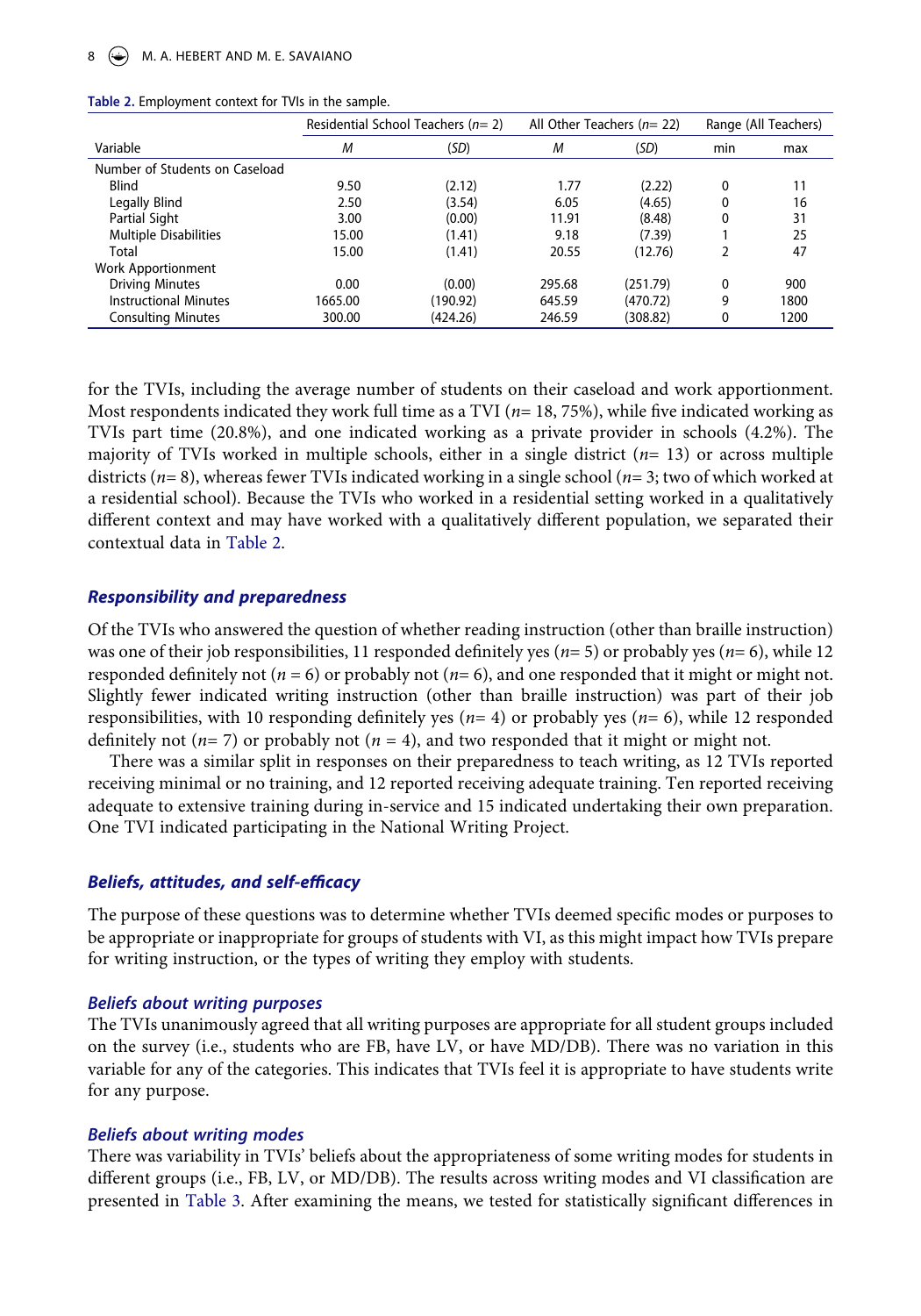<span id="page-9-0"></span>**Table 3.** Beliefs of TVIs about writing modes and writing practices used.

|                                        | <b>Functionally Blind</b> | Low Vision | MD/DB  |
|----------------------------------------|---------------------------|------------|--------|
| <b>APPROPRIATENESS OF WRITING MODE</b> |                           |            |        |
| Pencil/paper                           | 55.56                     | 100.00     | 63.16  |
| Keyboard                               | 100.00                    | 100.00     | 89.47  |
| <b>Braille</b>                         | 100.00                    | 94.74      | 63.16  |
| Speech to text                         | 94.74                     | 89.47      | 100.00 |
| Technology                             | 100.00                    | 100.00     | 100.00 |
| Dictation to a scribe                  | 88.89                     | 88.99      | 100.00 |
| SPECIFIC WRITING PRACTICES USED        |                           |            |        |
| Writing instruction                    | 57.89                     | 42.11      | 27.78  |
| <b>Writing Mechanics</b>               |                           |            |        |
| Handwriting skills                     | 47.37                     | 63.16      | 26.32  |
| Keyboarding skills                     | 78.95                     | 84.21      | 47.37  |
| Braille instruction (for writing)      | 89.47                     | 36.84      | 16.67  |
| Spelling instruction                   | 84.21                     | 73.68      | 38.89  |
| Copying written material               | 63.16                     | 68.42      | 26.32  |
| <b>Writing Skills/Processes</b>        |                           |            |        |
| Sentence writing                       | 100.00                    | 84.21      | 36.84  |
| Writing a paragraph                    | 89.47                     | 73.68      | 21.05  |
| Planning                               | 57.89                     | 44.44      | 21.05  |
| Revising                               | 57.89                     | 38.89      | 11.11  |
| <b>Other Writing Tasks</b>             |                           |            |        |
| Story writing                          | 78.95                     | 63.16      | 21.05  |
| Personal narrative                     | 68.42                     | 47.37      | 26.32  |
| Persuasive writing                     | 47.37                     | 26.32      | 0.00   |
| Writing to inform                      | 73.68                     | 42.11      | 10.53  |
| Writing a 5-paragraph essay            | 31.58                     | 21.05      | 0.00   |
| Writing a description                  | 78.95                     | 68.42      | 26.32  |
| Writing to compare and contrast        | 47.37                     | 31.58      | 10.53  |
| Writing about causes and effects       | 47.37                     | 42.11      | 15.79  |
| Free writing (includes scribbling)     | 94.74                     | 84.21      | 63.16  |
| <b>Writing lists</b>                   | 94.74                     | 68.42      | 42.11  |
| Labeling                               | 63.16                     | 57.89      | 36.84  |
| Journal writing                        | 73.68                     | 55.56      | 21.05  |
| Completing worksheets                  | 78.95                     | 63.16      | 31.85  |
| Writing an outline                     | 57.89                     | 47.37      | 0.00   |
| Writing answers to questions           | 100.00                    | 89.47      | 31.58  |
| Writing questions                      | 66.67                     | 36.84      | 10.53  |
| Taking notes while listening           | 68.42                     | 57.89      | 10.53  |
| Writing about reading                  | 42.11                     | 26.32      | 5.26   |
| Taking notes while reading             | 68.42                     | 63.16      | 26.32  |
| Writing a book report                  | 63.16                     | 52.63      | 15.79  |
| Summary writing                        | 73.68                     | 47.37      | 10.53  |

*Note:* MD/DB = multiple disabilities.

TVIs beliefs about using paper/pencil and braille, but did not conduct statistical comparisons for other writing forms because the differences did not seem to have practical importance.

First, we conducted two *t-tests* comparing TVI's beliefs about the appropriateness of writing with paper/ pencil for students who have LV compared with other students, as students with LV are most likely to use pencil and paper when writing. There was a significant difference between TVIs' beliefs in the appropriateness of writing with paper pencil for students who are FB versus students with LV (*t*= −3.79, *p*< .001), with fewer TVIs indicating it is appropriate for students who are FB. There was also a significant difference in their beliefs about the appropriateness of paper/pencil between students with LV and students with MD/ DB (*t*= −3.24, *p*= .003), with fewer TVIs indicating it is appropriate for students with MD/DB.

Next, we conducted two *t-tests* comparing TVI's beliefs about the appropriateness of writing in braille. For these comparisons, FB was the comparison group, as those students are most likely to use braille when writing. There was no significant difference in TVIs' beliefs about the appropriateness of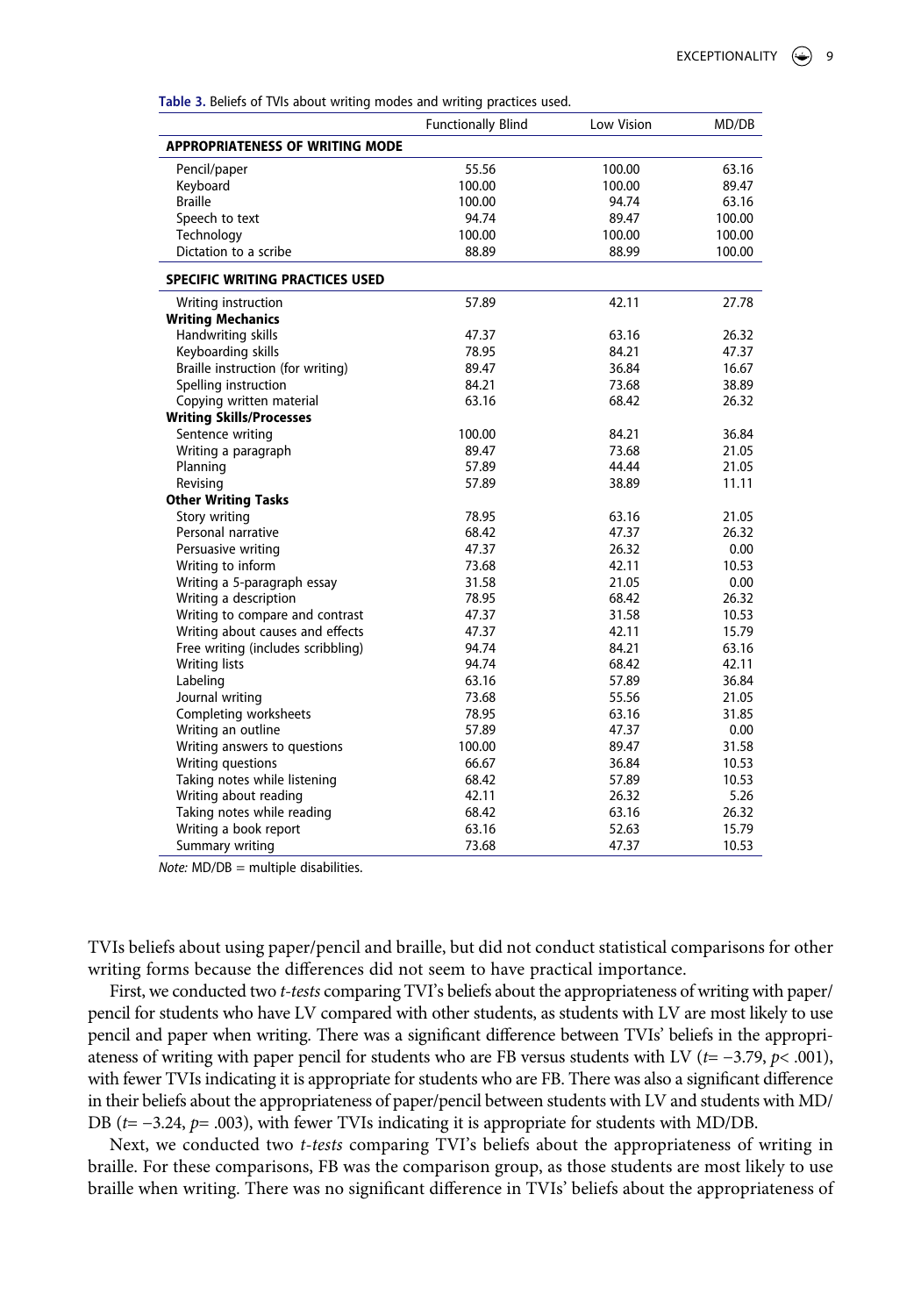#### 10  $\left(\bigstar\right)$  M. A. HEBERT AND M. E. SAVAIANO

braille for students who are FB and students with LV (*t*= 1.00, *p*= .324). There was a significant difference in TVIs beliefs about the appropriateness of writing in braille for students who are FB compared to students with MD/DB ( $t = -3.24$ ,  $p = .003$ ), with fewer TVIs indicating this mode is appropriate for students with MD/DB.

#### *Attitudes and self-efficacy*

Results for these questions can be found in [Table 4](#page-10-0). The scale ranged from strongly disagree (−3) to strongly agree (3), meaning a score of zero might indicate that the TVIs, on average, neither agreed nor disagreed with the statement. TVIs moderately agreed that they had self-efficacy as writers and knew how to use and adjust writing to meet the needs of their students, but they were split about their agreement or disagreement on having the resources they need for writing. TVIs slightly to moderately agree that they collaborate with the classroom teacher to develop writing tasks and interpret writing assessment data, but strongly agree that they collaborate with classroom teachers to make accommodations for their students. While they moderately to strongly agree that writing should be used to support learning and that it is an effective tool for learning (for all types of students with VI), they are split on whether students' writing is a good representation of their learning and whether their students have the writing skills to use it as a learning tool. They slightly agree that their students like to write and that their students believe writing is an effective learning tool.

Five questions were asked in the reverse, meaning negative responses indicated positive beliefs. TVIs neither agree nor disagree that writing is not an accurate reflection of their learning. However, they slightly to moderately disagree with barriers to using writing with their students, including that it takes too much time, takes too much time to grade, is not practical, and can have a negative impact on student learning.

# *Writing practices*

We included questions about writing practices across a range of categories, including general writing instruction, writing mechanics, writing skills/processes, and other writing tasks. Similar to the section on writing beliefs, we present the results of TVI responses in terms of three groups of students (FB, LV,

<span id="page-10-0"></span>

| Table 4. TVIs beliefs, self-efficacy, and attitudes about writing. |  |  |  |
|--------------------------------------------------------------------|--|--|--|
|--------------------------------------------------------------------|--|--|--|

|                                                                                                      | M       | SD.  |
|------------------------------------------------------------------------------------------------------|---------|------|
| I am a good writer                                                                                   | 1.68    | 1.00 |
| I know how to use writing to support my students' learning                                           | 1.37    | 1.54 |
| When a student has difficulty with a writing assignment, I am able to adjust it to his/her level     | 2.11    | 0.74 |
| I have the resources I need to incorporate writing with my students                                  | 0.37    | 1.86 |
| I collaborate with the classroom teacher to develop writing tasks for students                       | 1.32    | 1.73 |
| I help interpret writing assessment data for the classroom teacher <sup>1</sup>                      | 1.06    | 1.86 |
| I collaborate with the classroom teacher to make writing accommodations for my students <sup>1</sup> | 2.44    | 0.70 |
| Writing should be used to support classroom learning in all subjects                                 | 1.68    | 1.06 |
| Writing is an effective tool for learning classroom material                                         | 2.42    | 0.69 |
| Writing is an effective learning tool for students who are partially sighted                         | 2.36    | 0.76 |
| Writing is an effective learning tool for students who are legally blind                             | 2.26    | 0.73 |
| Writing is an effective learning tool for students who are blind                                     | 2.05    | 1.27 |
| Writing is an effective learning tool for students with multiple disabilities                        | 1.47    | 1.39 |
| Writing is an effective learning tool for students who are deafblind                                 | 1.94    | 1.08 |
| Student's writing is a good representation of their academic ability                                 | 0.00    | 1.76 |
| My students have the writing skills needed to use writing as a tool for learning                     | 0.47    | 1.65 |
| My students like to use writing when we work together                                                | 1.00    | 1.53 |
| My students believe that writing is an effective learning tool                                       | 1.00    | 1.25 |
| *Students' writing does not accurately reflect their knowledge of a topic                            | $-0.11$ | 1.94 |
| *I limit my use of writing as a tool for learning because of the time it takes to grade              | $-1.58$ | 1.68 |
| *Writing with my students is not practical because it is too time consuming                          | $-1.79$ | 1.44 |
| *Writing about classroom material can have a negative impact on some students' learning              | $-1.58$ | 1.54 |
| *Assessing students' writing is too time consuming                                                   | $-1.37$ | 1.58 |

\*Questions were posed as a negative. 1 *n*= 18 as these items were answered by only one of the residential school teachers.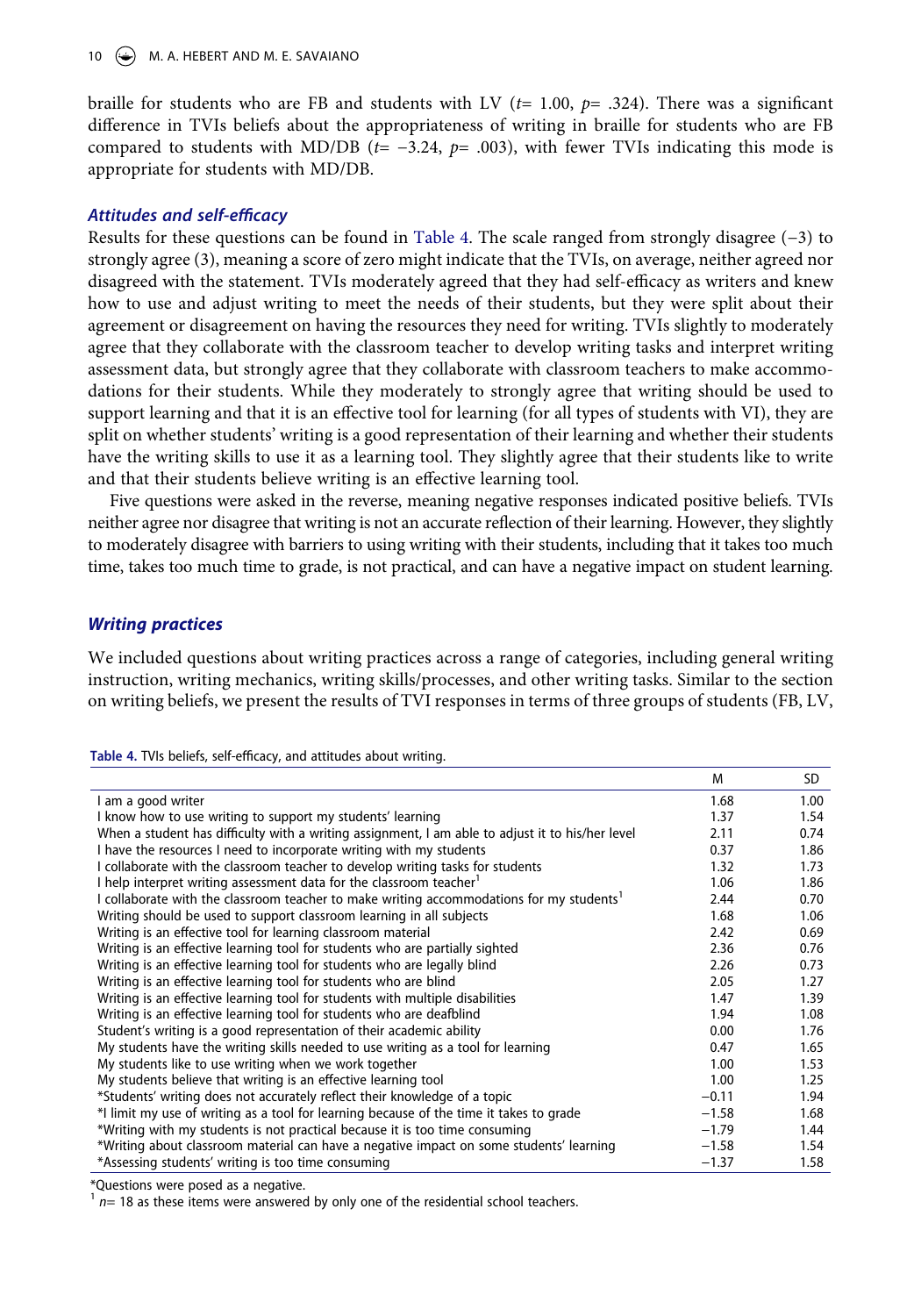and MD/DB). The results for percentage of TVIs who used the writing practices across each type of student are presented in [Table 3.](#page-9-0) It is important to note the percentages represent the percentage of TVIs who responded that they used the practice with *at least one student in the group on their caseload*  during the year.

The percentage of TVIs who reported using specific writing practices with students with MD/DB was consistently lower than the percentage who reported using the practices with the other two categories of students. Although we could not make statistical comparisons to other groups, this trend is notable because every TVI indicated having at least one student with MD/DB on their caseload, while this was not the case for the other types of students.

#### *Writing instruction*

The first question related to whether the TVIs provided writing instruction to students on their caseload, which was distinguished from completing writing tasks without instruction. Therefore, the percentages for this question in [Table 3](#page-9-0) represent TVIs who provided some type of writing instruction during the past year.

#### *Mechanics*

Next, TVIs responded to questions related to the mechanics of writing, including handwriting, keyboarding, braille, copying written material, and spelling (see [Table 3\)](#page-9-0). The percentage of TVIs that reported *using* practices with each student group were lower (respectively) than the percentage of TVIs that indicated paper/pencil, keyboarding, and braille were *appropriate* for each student group (see [Table 3](#page-9-0)).

We conducted t-tests to compare the use of writing practices related to mode of writing (handwriting, keyboarding, and braille) within student categories to determine if TVIs use the modes more often within specific student groups. These results can be contextualized with results from the beliefs about the appropriateness of writing in different modes. As a reminder, we did not make comparisons across groups for these practices due to differences in TVI caseloads. We used keyboarding as the comparison mode, because the TVIs who responded to our survey indicated it was an appropriate writing mode for each student group (refer back to [Table 3](#page-9-0)). We first compared keyboarding to handwriting, and then compared keyboarding to braille (in order to keep the comparisons orthogonal, we did not compare handwriting to braille).

There were no differences in the number of TVIs reporting using keyboarding compared to handwriting with students with LV ( $t = 1.48$ ,  $p = .148$ ) or students with MD/DB ( $t = 1.34$ ,  $p = .188$ ), meaning TVIs were just as likely or unlikely to use both modes. However, there was a significant difference in the number of TVIs who reported using keyboarding compared to handwriting with students who were FB ( $t = 2.08$ ,  $p = .045$ ). This means TVIs used keyboarding more often than handwriting with these students.

There were no differences in the number of TVIs reporting using keyboarding compared to braille with students who were FB (*t* = −0.87, *p* = .387), meaning TVIs were just as likely or unlikely to use both modes with these students. However, there was a significant difference in the number of TVIs who reported using keyboarding compared to braille with students with LV ( $t = 3.32$ ,  $p = .002$ ) and students with MD/DB ( $t = 2.05$ ,  $p = .048$ ). For both groups of students, TVIs used keyboarding more than braille.

#### *Writing skills/processes*

We did not make any statistical comparisons for writing processes, so results for this section are descriptive only. Sentence writing was reported as being used most often by TVIs for each student group. Planning and revising were reported by a consistently lower percentage of TVIs for all three categories of students, indicating that the writing process may be used or taught less often than sentence and paragraph writing.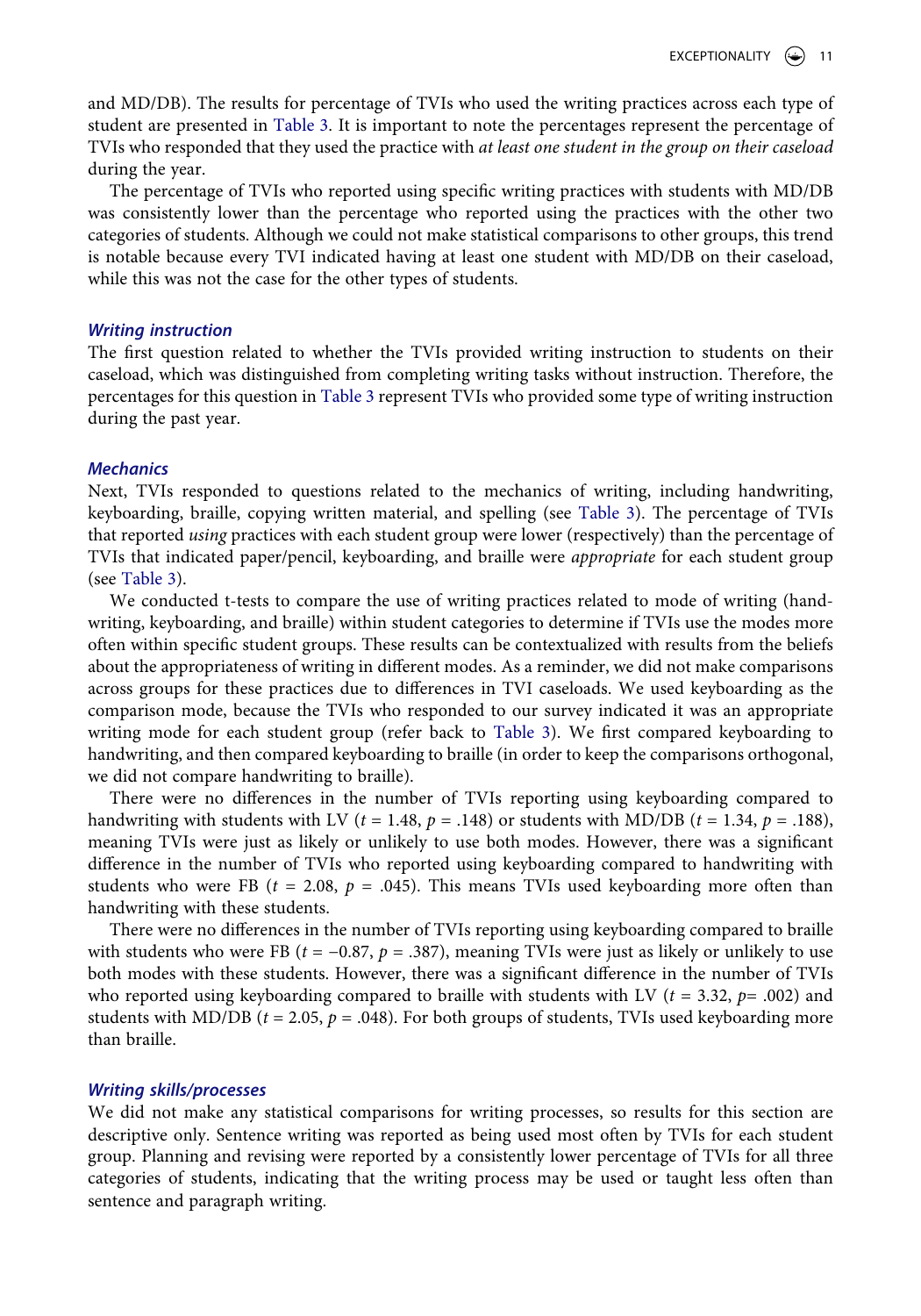# *Other writing tasks*

TVIs indicated working with students who are FB or have LV across every writing task in this category (see [Table 3\)](#page-9-0). Although the percentage of TVIs reporting working with students with MD/DB was lower than 50% for all writing tasks (with the exception of free writing at 63.16%), only persuasive writing, 5-paragraph essays, and outlining were not reported by any TVIs working with students with MD/DB. Descriptively, a consistently higher percentage of TVIs reported using each writing task with students who were FB than those who reported using the same tasks with students with LV or MD/DB. We did not conduct statistical analyses for this, as such analyses may have led to inaccurate inferences; for example, higher percentages of TVIs may have reported using story writing with students who are FB, simply because they had more of those students on their caseload or they worked with them for more instructional minutes.

# *Overall writing practices*

The average number of practices used by TVIs varied across students who were FB (*M*= 21.42, *SD* = 8.13), students with LV (*M = 16.95, SD* = 9.21) and students with MD/DB (*M*= 6.84, *SD* = 7.04). We used regression models to examine whether the number of practices used by TVIs could be predicted by whether they indicated that writing instruction was one of their job responsibilities (ranging from −2 to 2 based on a Likert type scale), while controlling for the number of students on their caseload for that category of student.

In the regression model examining the writing practices used with students with LV, there were no significant predictors.

In the model examining the writing practices used with students who are FB, caseload was not a significant predictor (*p*= .975), but TVIs feelings about whether writing was part of their responsibility was significant (*t*= 2.62, *p*= .019). TVIs indicated they used an average of three more practices with these students if they believed writing instruction was their responsibility.

In the model examining the writing practices used with students with MD/DB, the number of students with MD/DB on TVIs caseloads was a significant predictor of the number of writing practices used with those students (*t*= 2.52, *p*= .023), but their beliefs about the responsibility for writing was not  $(p= .445)$ . The coefficient for caseloads was positive, suggesting that for every additional student on a TVI's caseload, the model predicted an additional .6 writing practices. Students with MD/DB are likely to vary widely in their writing abilities and skill levels.

# **Discussion**

<span id="page-12-0"></span>Although we did not have enough respondents to make inferences with a 10% margin of error (Dillman et al., [2014](#page-16-20)), the context and apportionments of the TVIs who responded to the survey (40% of the TVIs in Nebraska) reflect the diversity of educational contexts in Nebraska. The majority of TVIs worked in multiple schools (*n* = 21). Due to the rural nature of some areas in Nebraska, it is possible that only one student with VI is enrolled in some schools or school districts. Therefore, some TVIs spend a substantial amount of time driving between schools and districts, which leaves less time available for instruction and consulting (Correa-Torres & Howell, [2004](#page-16-25)). Because they have less available time, this may lead to less time for writing or fewer writing practices used. Additionally, TVIs who work in multiple districts  $(n = 8)$  have to navigate curriculum and resource variation across those districts, which could affect the availability of writing resources for students on their caseloads.

#### *Beliefs about the TVI's role and preparation for writing instruction*

The split perception of the role of the TVI in reading and writing instruction (other than braille) needs further investigation. Nebraska does not have an explicit policy on the role of the TVI, so these results may be specific to this sample. For TVIs who believe reading and writing instruction are not part of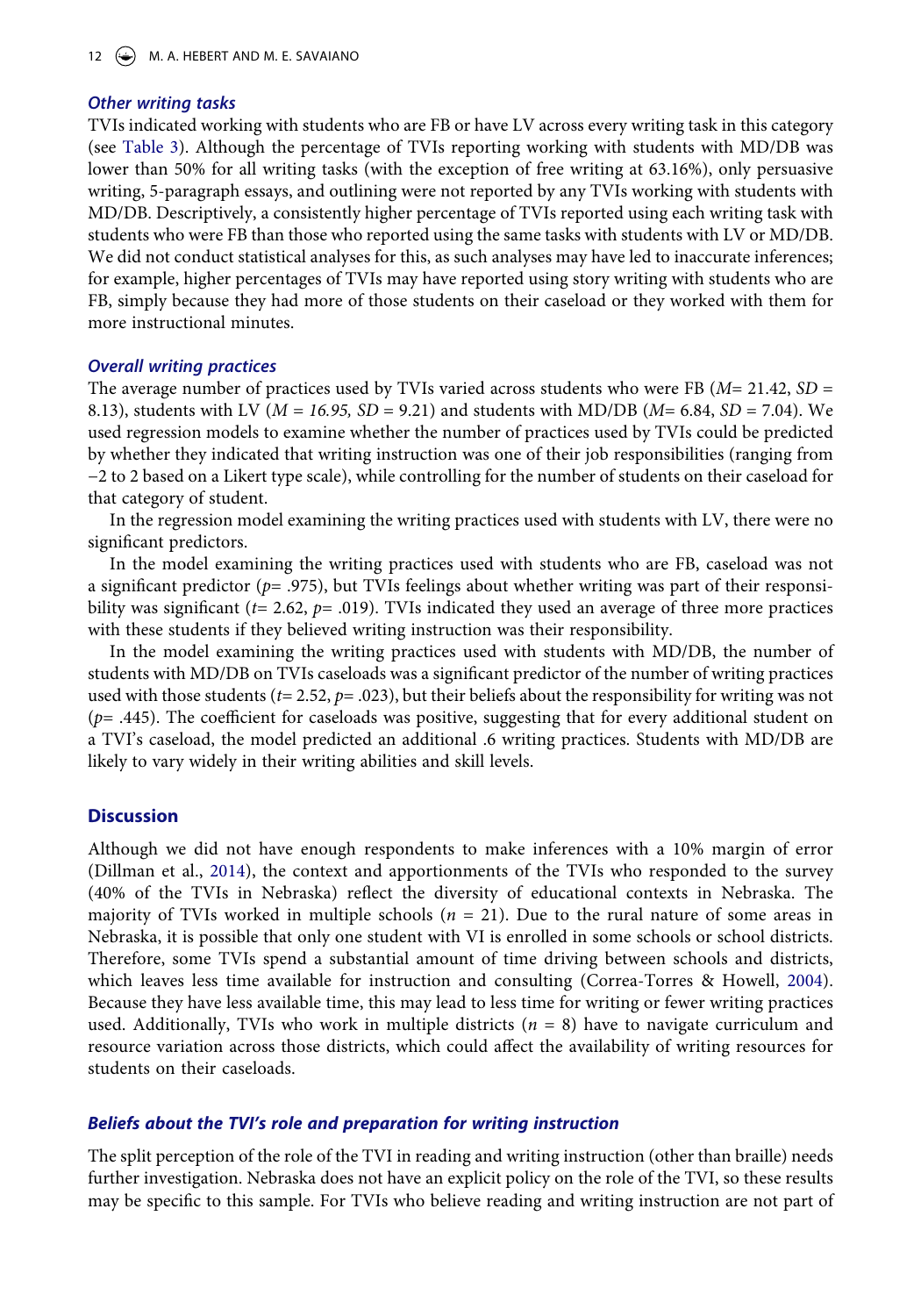their responsibility, there is an assumption that the general educator is providing effective instruction. Similarly, for TVIs who believe reading and writing instruction are part of their responsibility, there is a question of whether the TVI is adequately trained for that role.

Either way, there was an assumption that at least one educator (classroom teacher or TVI) had adequate preparation to teach writing. This assumption might not be valid. Across 53 required literacy courses listed in the undergraduate elementary education programs in Nebraska, no courses were identified as dedicated solely to the instruction of writing. That said, about half of the TVIs in our sample indicated they felt adequately prepared to teach writing through their college program, which is encouraging.

Whether or not TVIs felt prepared to teach writing, many reported they are teaching it with at least some of their students. More than half of the TVIs indicated providing writing instruction to students who were FB, while less than half provided instruction to students with LV or students with MD/DB. The differences reported may be indicative of the roles TVIs, and other educators take on for specific types of students. For example, students with LV may have fewer service minutes with the TVI and general education teachers may feel more equipped to accommodate these students.

# *Comparing beliefs to practice*

The TVIs who responded to the survey differed in their opinions on the mode that should be used by different groups of students. TVIs reported using pencil and paper more often with students with LV and braille more often for students who were blind. However, the mode reported to be used most consistently across all of the groups was keyboarding. It may be that keyboarding is viewed as more appropriate due to the flexibility computers offer for changing color, contrast, and size of print, making this writing mode more accessible for students with VI. However, it is also possible that other technologies, such as optical devices, may be paired with pencil/paper or braille to make these writing modes more accessible. Therefore, we need to interpret these results cautiously and follow up on how technology is used for writing in future research.

Although TVIs indicated writing for different purposes is appropriate for students across all groups, few reported using most of the writing practices with students with MD/DB. It may be TVIs have fewer direct instructional minutes for these students, or that writing instruction is the responsibility of another teacher. On the other hand, more TVIs reported using many writing practices with students who have LV or who are FB. Despite this, only 58% of TVIs reported providing writing instruction to students who were FB, while 42% and 28% reported providing instruction to students with LV and MD/DB, respectively. This indicates the majority of TVIs are supporting writing instruction but not providing it themselves. For the specific writing practices in the survey and table, only two practices were used less frequently with students who were FB (i.e., handwriting skills and copying written material), and all other writing practices were used more frequently with students who were FB than LV and MD/DB. This indicates that the TVIs in this sample were more likely to provide writing instruction and practices to students who are FB than other students.

# *Overall writing practices*

The results of the regression models may further illustrate that TVIs believe writing instruction is more of their responsibility for students who are FB. In the regression model for these students, their beliefs about whether writing instruction was their responsibility predicted the use of more writing practices. However, these beliefs had no impact on the number of practices for students with LV or MD/DB in similar regression models. This suggests there may be nuance to the question of whether TVIs believe writing instruction is their responsibility based on the students they are teaching.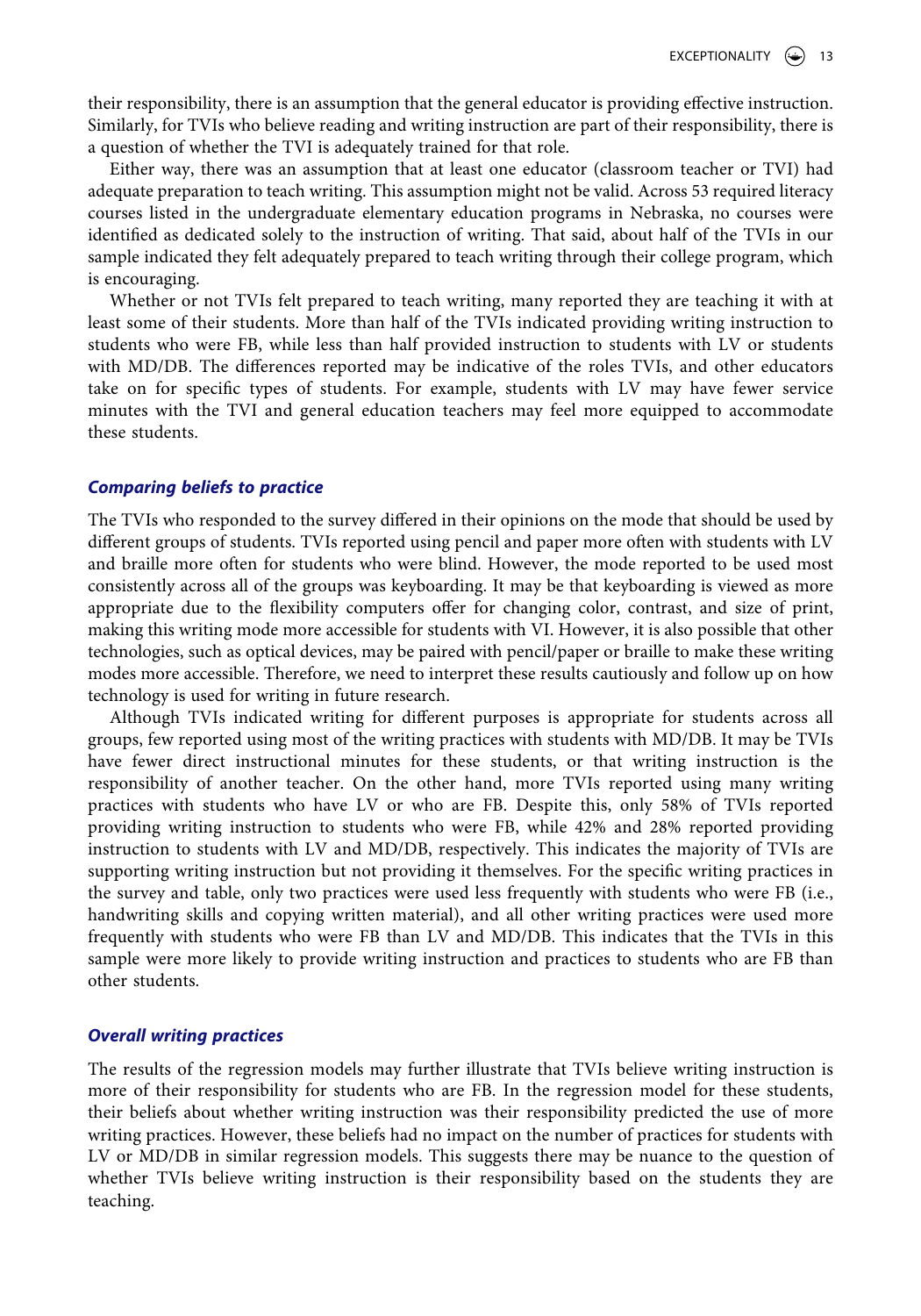#### 14  $\left(\bigstar\right)$  M. A. HEBERT AND M. E. SAVAIANO

This nuance may also explain the results of the regression model for writing practices used with MD/DB students. The number of students with MD/DB on a TVI's caseload was a significant predictor of the number of writing practices reported being used with these students. This is likely due to the variability in the needs of these students. Depending on the severity of a student's additional disability and VI, TVIs may be more or less responsible for their writing instruction. Some students with MD/DB may not be viewed as being able to participate in writing at all, while writing may be more accessible for others.

#### *Limitations and future research*

We are limited by the low overall number of TVIs in this pilot survey, and by the context of conducting the survey in Nebraska. We would be able to detect more trends and have more confidence in our results with a larger sample of TVIs. That said, our results included 40% of the TVIs in the state of Nebraska (and 32% who completed the entire survey), and the variability in responses might be similarly expected across the country, due to the range of abilities, contexts, and needs of this low-incidence population.

Second, our question about whether writing is the responsibility of the TVI was *general*, while questions about beliefs and practices were *specific* to students in three different VI categories. Therefore, we could not tease out whether our respondents believed writing instruction was their responsibility more for some student categories than others. Hence, we could not examine whether these nuances might impact practices used with different groups of students. Similarly, our preparedness questions did not ask TVIs about preparedness for teaching writing to students in different VI categories, which may also play a role in the practices used. Another of our questions simply asked whether the TVIs had provided writing instruction during any part of the school year. However, we did not define writing instruction, outside of separating it from braille instruction; some TVIs may have interpreted writing instruction broadly, to include skills such as the use of optical and assistive technology devices, while others may not have. Finally, our questions about students with low vision included the use of paper/pencil, whereas many may typically use darker writing implements. We don't expect that this would have confused the TVIs, because it is a generalization of writing types. Nevertheless, the writing instruction items should be interpreted with these potential limitations in mind. Future researchers may want to better address these nuances in a national survey.

Because we based our selection of writing activities primarily on writing surveys of general teacher populations, we also may not have captured writing activities that are regularly used with students with VI, especially those with MD/DB. Future research should examine whether there are writing activities or strategies used with this population that do not fit into the categories we identified. Observational, interview, and open-ended survey research could help identify any additional activities.

This survey only included TVIs, and does not include the perspectives of general educators, special educators, or administrators. The instructional practices used by TVIs may be influenced by other educators or district policies. Other educators may take on the responsibility for writing instruction for certain students, or administrators and IEP teams may place emphasis on skills other than writing for some students (e.g., ECC or life skills). Future research should examine perspectives of other educators about the TVI role in writing instruction.

The survey included two TVIs who worked in a residential setting. We examined their responses to some items in comparison to other teachers and did not note any qualitative differences. Because of this, and because there were only two TVIs in residential contexts, we did not separate their responses from the others. However, future researchers may want to examine whether TVIs in residential settings have different views, beliefs, and practices concerning writing for students with VI.

#### *Implications for practice and future research*

The scope of this survey is too limited to provide strong implications for practice. One recommendation for practicing TVIs is to try to work with all students on the caseload using multiple writing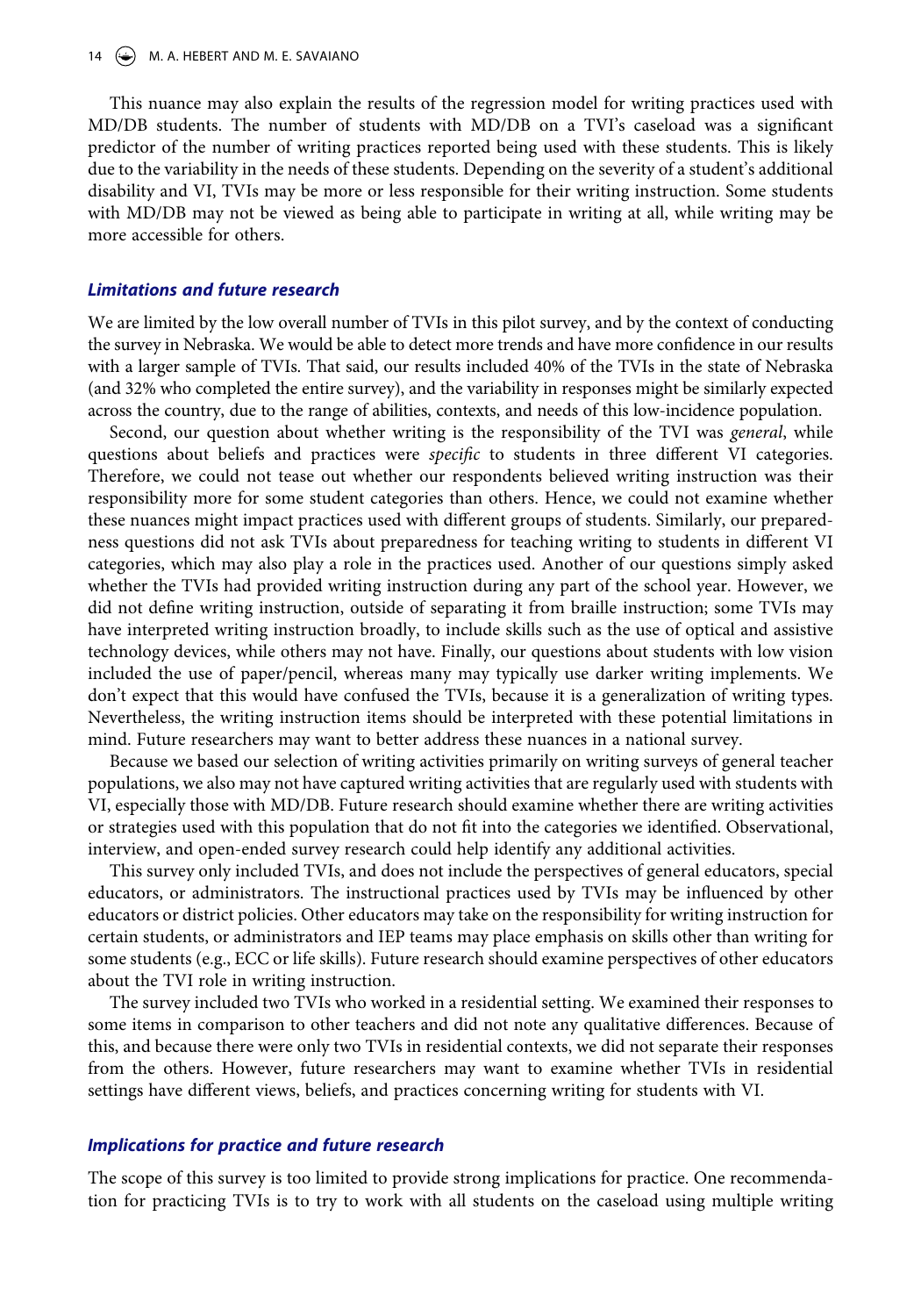practices. The overwhelming majority of TVIs in this sample believed that all types of writing purposes were appropriate for all students, but a lower percentage of TVIs reported using the writing practices with students with MD/DB. Writing is an essential form of communication, and any writing experiences provided for these students have the potential to help these students communicate more effectively.

More research needs to be conducted to understand the expectations and role TVIs play in writing instruction for different types of students with VI. A large national survey and/or in-depth contextual study needs to be conducted. This pilot study provides a jumping off point for the design of such a survey. The sections on beliefs about their job, effectiveness of writing, attitudes about writing, and self-efficacy all resulted in high reliability, suggesting that these questions may be valid for a national survey. Beliefs about whose responsibility it is to teach writing, and attitudes and selfefficacy may also vary by state or region of the country, making these questions a priority for a national survey.

On the other hand, the lack of variability in TVIs responses to items related to beliefs about writing purposes suggests that these questions may not need to be asked, or that they may need to be revised to ask more nuanced questions about which writing purposes TVIs feel might be most important for the population. Similarly, questions about whether the teacher has used a writing practice with any student on their caseload may need to be revised to examine how often they use these writing practices with students, or the percentage of students they use these practices with on their caseload.

One limitation of survey data is that it relies solely on self-report, so a study that involving observations and interviews could provide a stronger understanding of: (a) how writing is used by TVIs, (b) whether and how instruction occurs for students with VI, and (c) communication between TVIs and other writing instruction providers.

## *Conclusions*

This survey included TVIs from the state of Nebraska. Although the number of overall responses was small (24 completed demographics and 19 completed the entire survey), this represented 40% and 32% of the TVIs in the state, respectively. It appears there are mixed opinions about whether writing instruction is the responsibility of the TVI, but most TVIs believed writing was appropriate for all students. Many factors may have impacted whether the TVIs used writing practices with students (e.g., the amount of direct instructional minutes they have with the student and IEP goals). We did not have enough power in this study to test all potential factors. However, the demographics seem relatively varied across our sample and representative of the state of Nebraska. Therefore, we were not surprised to see the variety in contexts reflected in the beliefs and practices used across TVIs.

We were encouraged by the number of practices used by TVIs overall and hypothesize that the variability in beliefs and practices used in our sample is likely to be representative of TVIs across the United States. Therefore, more work needs to be done to examine the context of writing instruction across different populations of students with VI (e.g., when and why specific types of writing practices are employed by TVIs). Future survey, interview, and observational research should focus on these questions.

# **Disclosure statement**

No potential conflict of interest was reported by the authors.

# **ORCID**

Michael Hebert **http://orcid.org/0000-0003-4235-1266** Mackenzie E. Savaiano **D** http://orcid.org/0000-0002-5205-5818